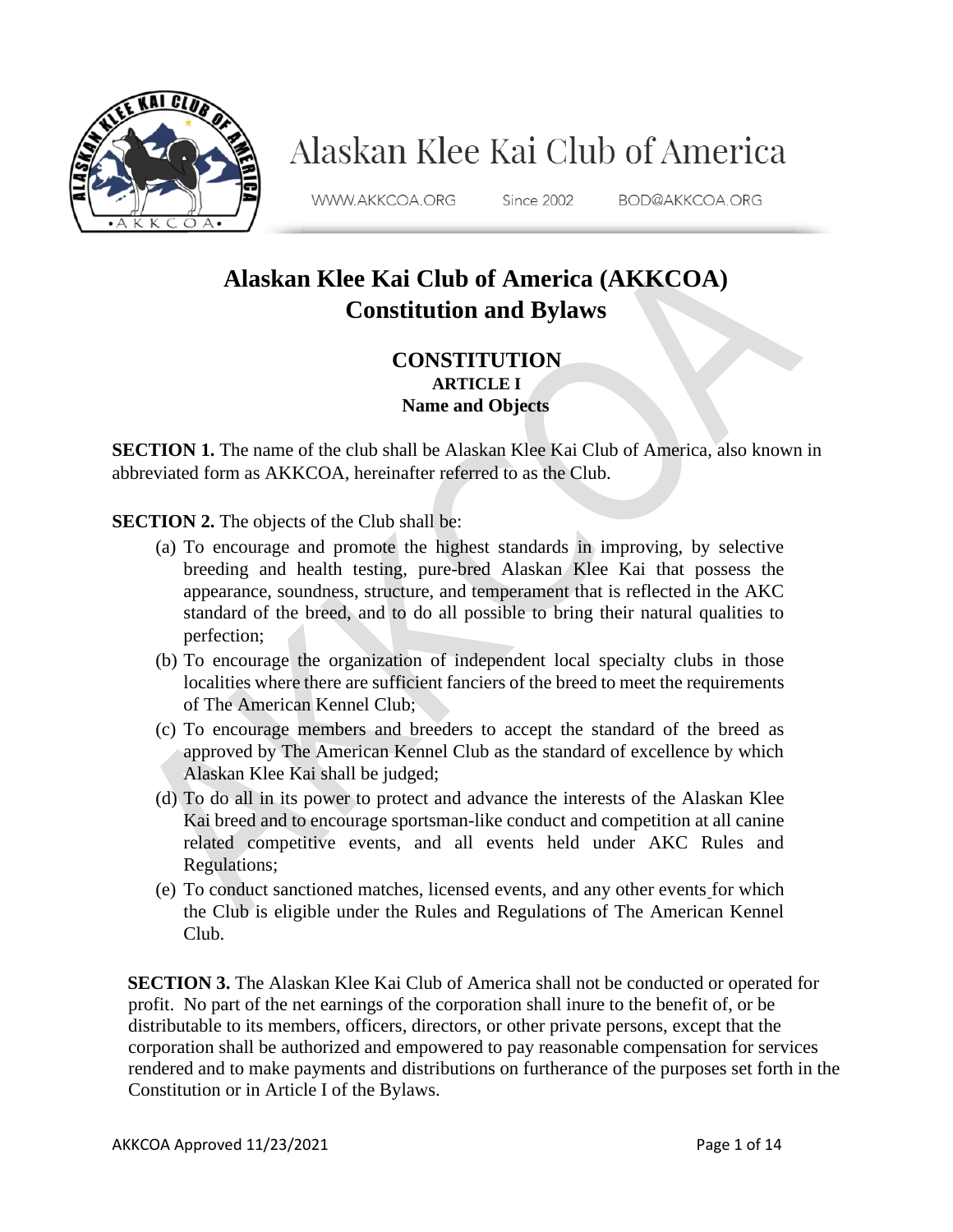**SECTION 4.** The members of the Alaskan Klee Kai Club of America shall adopt and may from time to time revise such bylaws as may be required to carry out these objects.

### **BYLAWS**

#### **ARTICLE II Membership**

**SECTION 1.** *Eligibility*. There shall be six (6) types of membership open for all persons who are in good standing with The American Kennel Club*,* who subscribe to the purposes of the Alaskan Klee Kai Club of America. Anyone meeting the requirements may apply for membership.

- (a) *REGULAR (Individual) membership* is open to persons 18 years of age or older, who are resident citizens of the United States. Regular members are entitled to all club privileges, and are eligible to vote and hold office.
- (b) *HOUSEHOLD Membership* is open to two (2) members of a household, 18 years of age or older who are both resident citizens of the United States. Each member is entitled to all club privileges, and each are eligible to vote and hold office.
- (c) *JUNIOR membership* is open to children 10-17 years of age, who are resident citizens of the United States. Juniors may convert to regular membership upon reaching their 18<sup>th</sup> birthday. Junior members shall not be entitled to vote or hold office, and do not count in determining quorum.
- (d) *FOREIGN membership* is open to persons 18 years of age or older, who are not resident citizens of the United States (or its territories and possessions). Foreign members are entitled to all club privileges, but shall not be entitled to vote or hold office, and do not count in determining quorum.
- (e) *ASSOCIATE membership* is open to persons 18 years of age or older, who are resident citizens of the United States, who are interested in further advancing their knowledge of the Alaskan Klee Kai, AKKCOA, AKC, and the sport of dogs.Associate members are not entitled to vote or hold office, and do not count in determining quorum.
- (f) *HONORARY membership.* The Board of Directors may elect to present an Honorary membership to an individual who is 18 years of age or older, who is a resident citizen of the United States, who has made a significant contribution to this Breed or this Club. An affirmative vote of 2/3 of the Board of Directors shall be required to elect this membership. Honorary members pay no dues, are not eligible to vote, and do not count in determining quorum, but can maintain a "Regular" or "Household" membership if they pay dues.

(*A member requesting a change of membership classification in order to include either voting or office holding privileges must first complete the application process for that of a Regular or Household Membership*).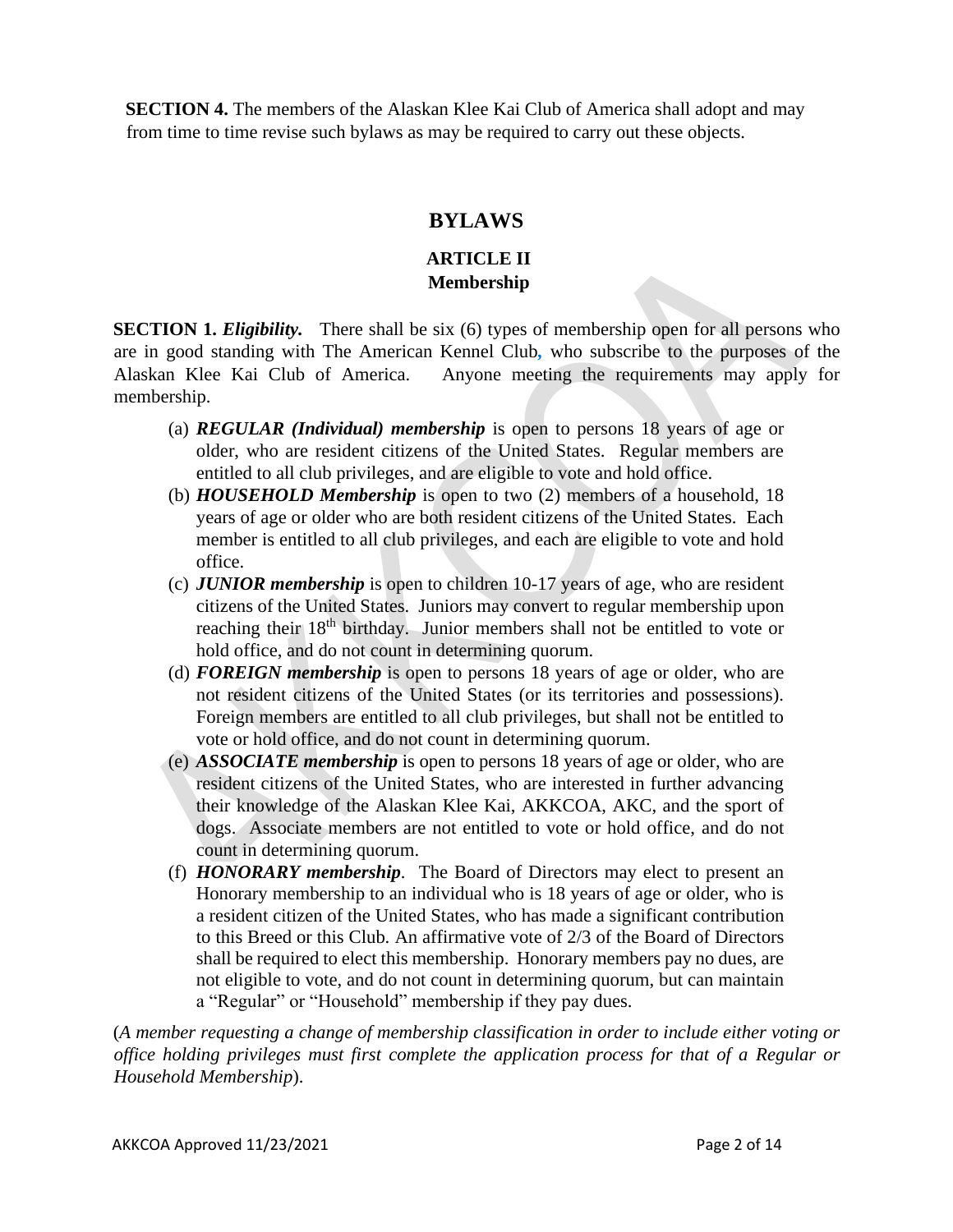**SECTION 2. Dues**. Membership dues shall not exceed \$100.00 per year for any membership type, payable on or before the 1st day of January of each year. No member may vote whose dues are not paid for the current year. During the month of November, the Treasurer shall send to each member a statement of dues for the ensuing year.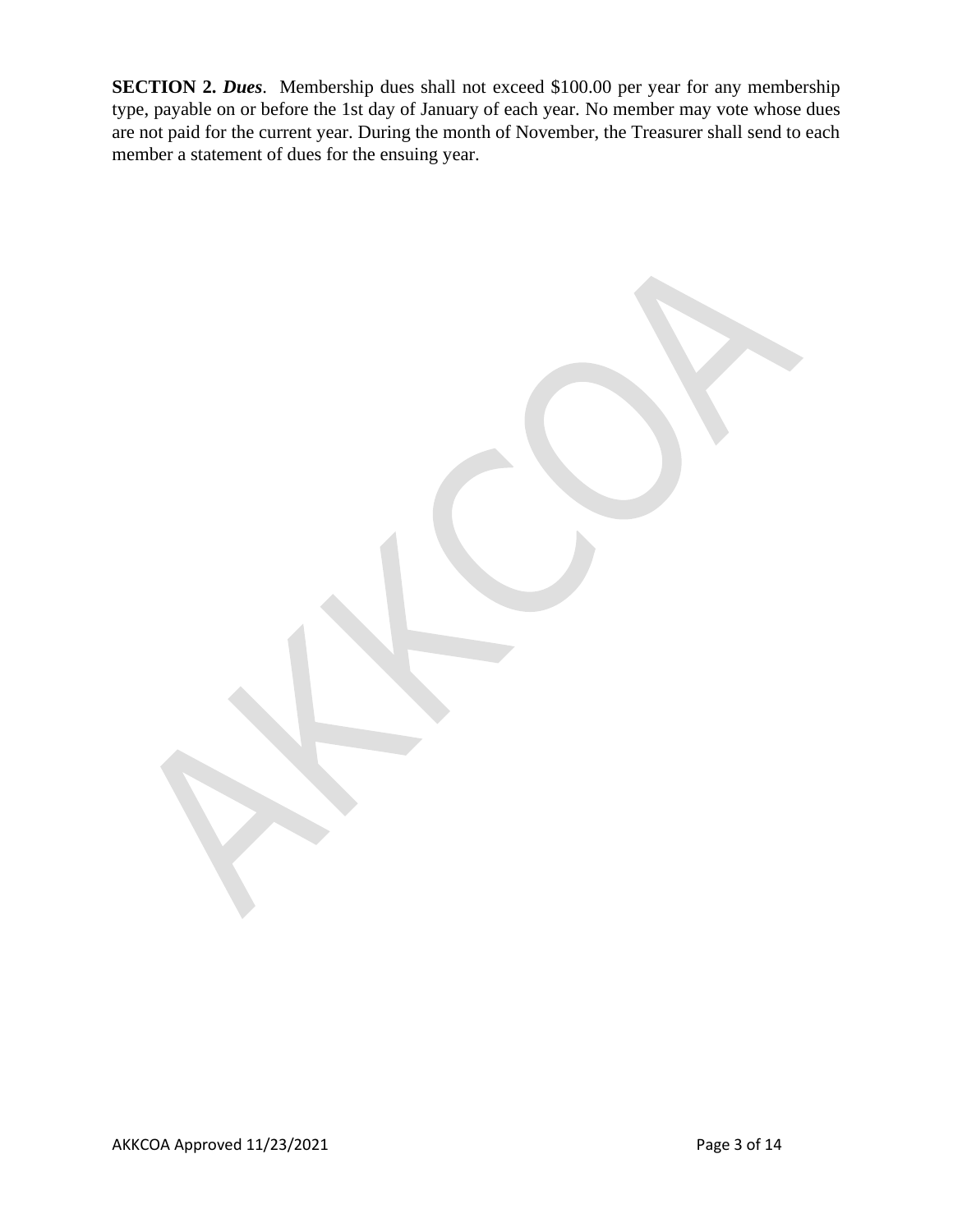**SECTION 3.** *Election to Membership*. Each applicant for membership shall apply on a form as approved by the board of directors. The application shall provide that the applicant agrees to abide by these bylaws, the AKKCOA's Code of Ethics, the Rules and Regulations of The American Kennel Club, and AKC's Code of Sportsmanship. The application shall state the name, address and any other information of the applicant required by the Board. It shall also carry the endorsement of two (2) members in good standing, not of the same household or the same immediate family as the applicant or of each other. Applicants who are unknown to Club member(s) may contact the Board for recommended endorsements. Accompanying the application, the prospective member shall submit dues payment for the current year. All applications for membership are to be filed with the Membership Director (or Secretary).

Applicants may be elected to membership by secret ballot at any meeting of the Board or by secret vote of the Board by email or mail. Affirmative votes of 2/3 of the Board present at a meeting of the board of directors, or 2/3 of the entire Board voting by email or mail, shall be required to elect an applicant. Applicants shall be notified of the application approval or denial within 30 days of the vote of the Board; no reason shall be given for denial of membership.

An application which has failed to receive the requisite 2/3 affirmative votes by the Board may be presented by one of the applicant's endorsers at the next annual meeting of the Club and the voting members in good standing may elect such applicant by secret ballot and a favorable vote of 75% of the voting members present and voting. If the application is again denied, or should the applicant not be presented for a membership vote at the annual meeting, the applicant may not reapply within 12 months after such rejection.

**SECTION 4.** *Termination of Membership*. All materials belonging to the Club must be surrendered in proper condition to the Club Secretary, or to an individual named by the Board, no later than ten (10) days after the termination of membership.

#### **Memberships may be terminated**:

- (a) *by Resignation.* Any member may resign from the Club upon verifiable written notice to the Secretary, but no member may resign when in debt to the Club. Obligations other than dues are considered a debt to the Club and must be paid in full prior to resignation.
- (b) *by Lapsing.* A membership will be considered as lapsed and automatically terminated if such member's dues remain unpaid after January  $31<sup>st</sup>$ . The Board may grant an additional 30 days of grace to such delinquent members in meritorious cases. In no case may a person be entitled to vote whose dues are unpaid.
- (c) *by Expulsion.* A membership may be terminated by expulsion as provided in Article VIII of these bylaws.

## **ARTICLE III Members Meetings**

**SECTION 1.** *Annual Club Meeting.* The annual meeting of the Club shall be held in the month of July, August, or September in conjunction with the Club's specialty show, if possible, at a place,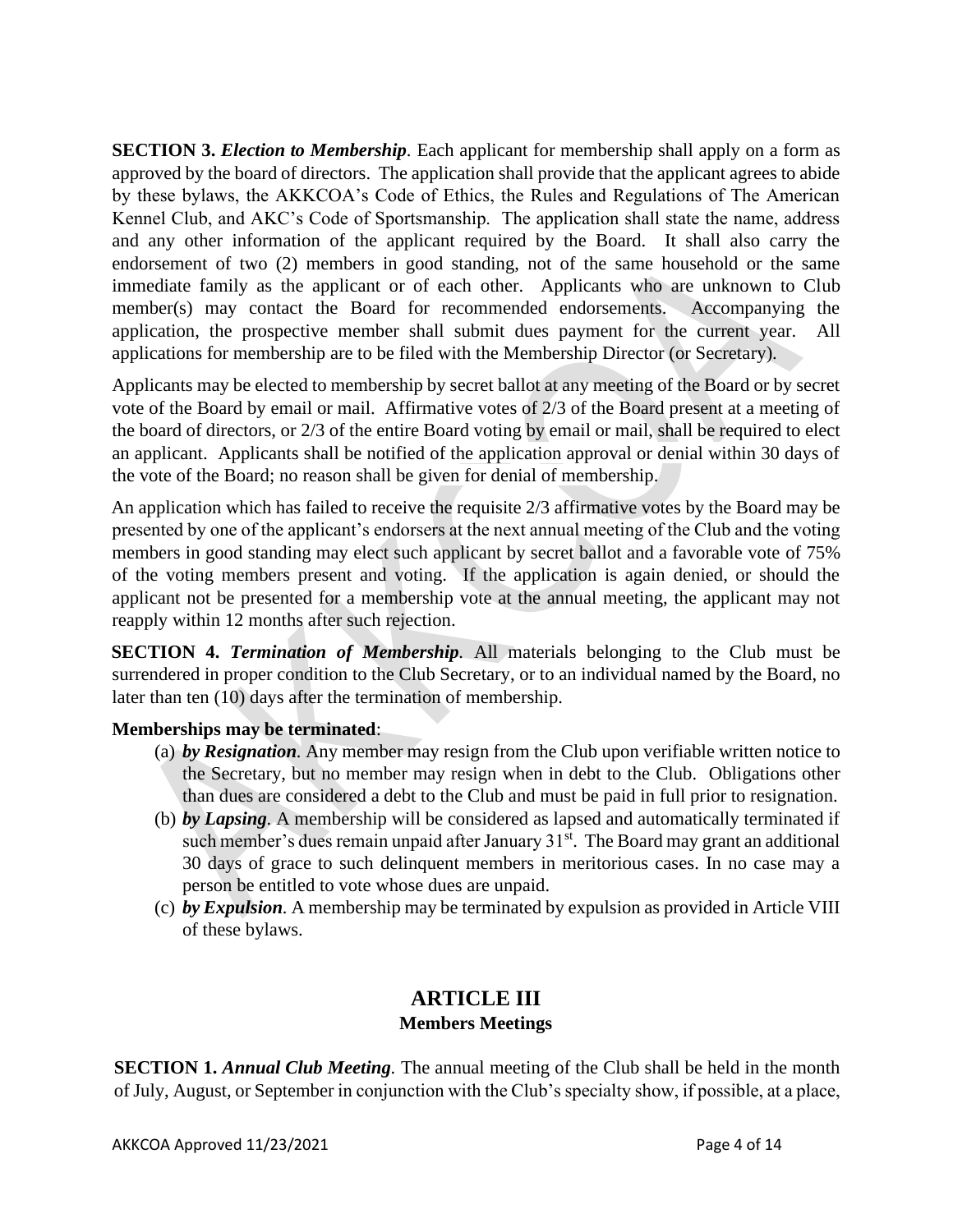date, and hour as designated by the board of directors. Notice of the annual meeting shall be sent by the Secretary in any manner prescribed by the laws of the state in which the Club is incorporated at least thirty (30) days prior to the date of the meeting. If sent by mail, the notice shall be

considered to be delivered when deposited in the United States mail addressed to the member at the member's address as it appears on the records of the Club, with postage prepaid. The quorum for the annual meeting shall be ten (10) percent of the eligible voting members in good standing. Non-voting members do not count towards the determination of a quorum.

**SECTION 2.** *Special Club Meetings.* Special club meetings may be called by the President or by a majority vote of the members of the Board who are present at any meeting of the Board or who vote by mail or email. Special club meetings may also be called by the Secretary upon receipt of a petition signed by ten (10) percent of the voting members of the Club who are in good standing. Such special meetings shall be held at such place, date, and hour, as may be designated by the board of directors*.* Notice of such a meeting shall be sent by the Secretary in any manner prescribed by the laws of the state in which the club is incorporated at least fourteen (14) days prior to the meeting. If sent by mail, the notice shall be considered to be delivered when deposited in the United States mail, addressed to the member at the member's address as it appears on the records of the Club, with postage prepaid*.* The notice of the meeting shall state the purpose of the meeting and no other Club business may be transacted. The quorum for such a meeting shall be ten (10) percent of the voting members in good standing. Non-voting members do not count towards the determination of a quorum.

### **ARTICLE IV Board Meetings**

**SECTION 1.** *Board Meetings*. The first meeting of the Board shall be held in January, after the elected officers and directors take office January 1<sup>st</sup>, as stated in Article VI, Section 1. Regular meetings of the Board shall be held once per calendar month, at such times and places, or via telephone conference or via video conference, as are designated by the majority of the entire Board. Notice of such a meeting may be sent by the Secretary in any manner prescribed by the laws of the state in which the Club is incorporated at least fourteen (14) days prior to the date of the meeting. These regular Board meetings may also be scheduled at any prior meeting of the Board. The quorum for such a meeting shall be a majority of the entire Board.

**SECTION 2.** *Special Board meetings*. Special board meetings may be called by the President or may be called by the Secretary upon written request of three (3) members of the Board. Such meetings shall be held at such time and place, or via telephone conference or video conference, as designated by the majority of the entire Board. Notice of such a meeting shall be sent by the Secretary in any manner prescribed by the laws of the state in which the Club is incorporated at least fourteen (14) days prior to the date of the meeting. Any such notice shall state the purpose of the meeting and no other business shall be transacted. The quorum for such special board meeting shall be a majority of the entire Board.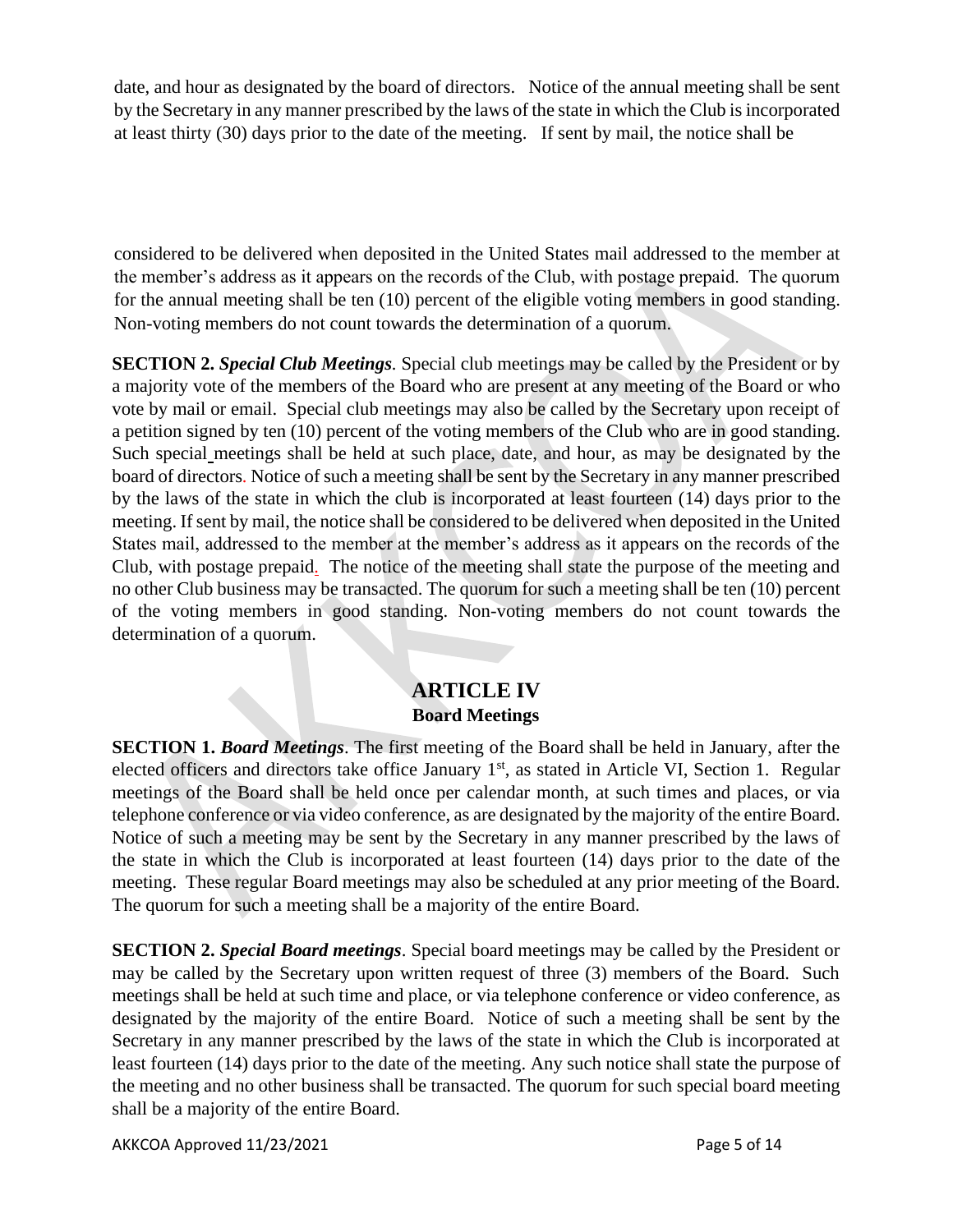**SECTION 3.** *Board Business*. The board of directors may also conduct business (including disciplinary hearings) by telephone conference, or video conference, or by any other methods permitted by the laws of the state in which the club is incorporated. Items voted upon by any method other than "in-person" meetings must be confirmed in writing by the Secretary within seven (7) days.

#### **SECTION 4.** *Electronic Communication*.

- (a) Where permissible under AKC policies, notifications of club meetings, dues notices, minutes, newsletters and any other communications to club members and the board of directors may be made by mail or email or by any other method permitted by the laws of the state in which the club is incorporated, providing that the member and/or board member has signed an authorization agreeing to this method of electronic communication. The authorization, which shall release the Club from any liability should the notification be received late or not received due to circumstances beyond the Club's control, shall be maintained by the Secretary. Such authorization is revocable upon receipt of written notice to the Secretary.
- (b) In all sections of these Bylaws specifying mailed ballots, electronic balloting shall be permitted if done in accordance with AKC's procedure on Electronic Balloting for AKC Parent Clubs, and the state laws in which the Club is incorporated in, providing that the member and/or board member has signed an authorization agreeing to this method of voting. The authorization, which shall release the Club from any liability should the ballots be received late or not received due to circumstances beyond the Club's control, shall be maintained by the Secretary. Such authorization is revocable upon receipt of written notice to the Secretary.

## **ARTICLE V Directors and Officers**

**SECTION 1.** *Board of Directors.* An interim Board of Directors will serve the Club until the first AKKCOA Board of Director elections described in Article V, Section 1 (a) below, which will take place the year following the year AKKCOA is recognized as the Alaskan Klee Kai national breed club for the American Kennel Club. The Board shall be comprised of the officers and three (3) Directors, all of whom shall be voting members in good standing for a minimum of two (2) years, and resident citizens of the United States. They shall all be elected for a two (2) year term as provided in Article VI of these bylaws, and they shall serve until their successors are elected. Terms shall begin according to Article IV, Section 1 of these bylaws. General management of the club's affairs shall be entrusted to the board of directors.

(a) The FIRST AKKCOA Board of Director Election: The year following AKKCOA recognition as the Alaskan Klee Kai national breed club for the American Kennel Club, a standard 7-member Board will be formed through the nomination and election of a President, Treasurer and Membership Director, all of whom shall be voting members in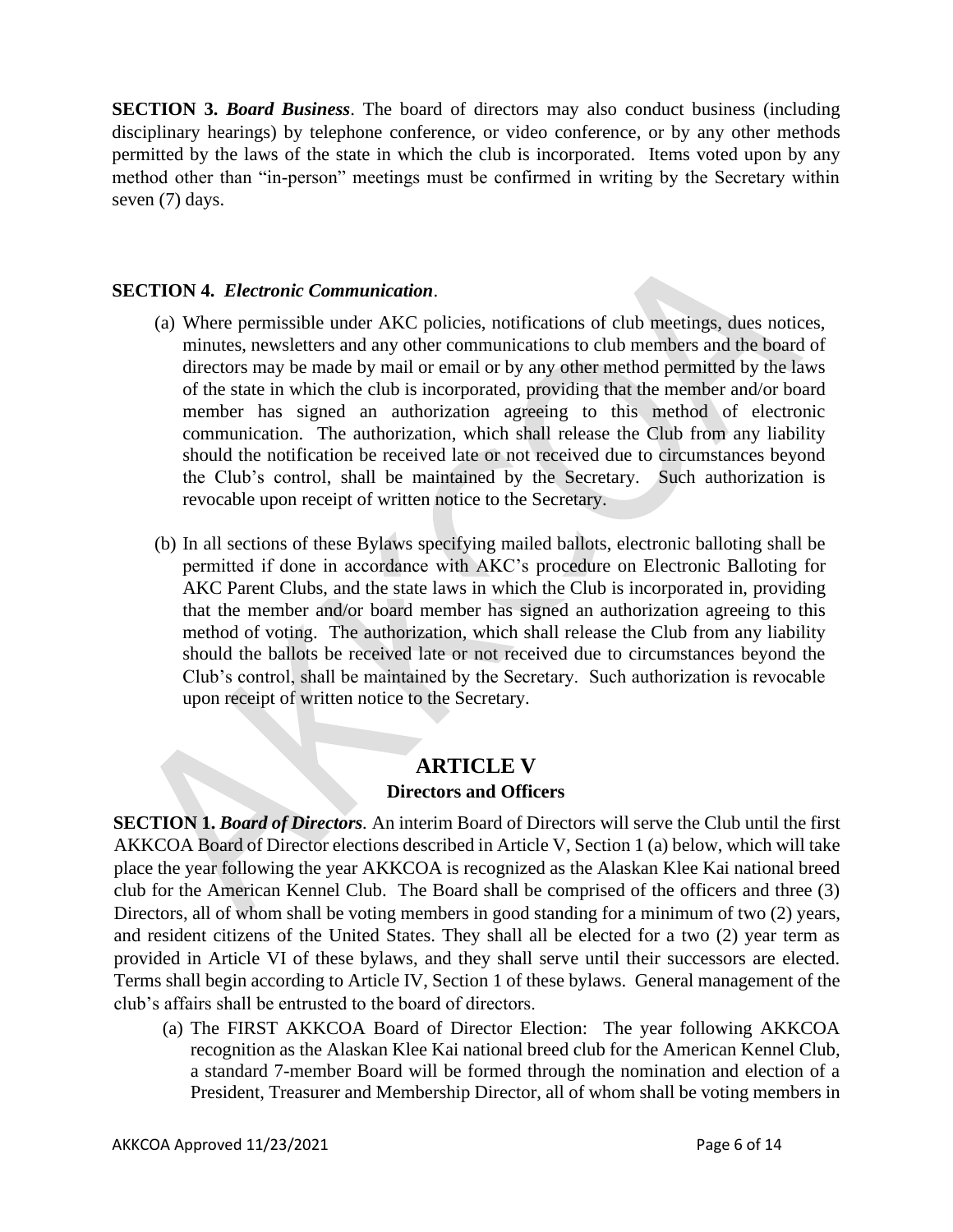good standing for a minimum of one (1) year, and are resident citizens of the United States, following the standard annual nomination and election process detailed in Article VI.

The Vice President, Secretary and 2 Directors from the Interim Board will retain their positions for one more year, unless they choose to retire from their positions, in which case the Board will fill their positions per processes outlined in Article V, Section 3.

The following Club year, the membership will elect a Vice President, Secretary and two (2) Directors following the standard nomination and election process detailed in Article VI.

- (b) This staggered election cycle for Board of Director positions will thereafter be election of President, Treasurer, and one (1) Director (Membership Director) alternating with Vice President, Secretary and two (2) Directors chosen the following year, with all officers continuing for the standard 2-year terms outlined in Article V.
- (c) Immediate family members or household members may not serve on the Board during another family or household member's term.
- (d) The immediate past President may serve in an advisory capacity, without a vote, on the Board for a period of one (1) year.

**SECTION 2.** *Officers.* The Club's officers, consisting of the President, Vice President, Secretary, and Treasurer, shall serve in their respective capacities both with regard to the Club and its meetings and the Board and its meetings.

- (a) The **President** shall preside at all meetings of the club and of the board, and he/she shall have the duties and powers normally given to the office of President in addition to those particularly specified in these bylaws.
- (b) The **Vice President** shall have the duties and exercise the powers of the President in case of the President's death, absence, or incapacity. The Vice President shall have such other powers and perform such other duties as may be determined by the board of directors.
- (c) The **Secretary** shall keep a record of all meetings of the club and of the board; keep a record of all votes taken by mail or electronically; keep a record of all matters of which a record shall be ordered by the club, have charge of the club correspondence, notify members of meetings, notify new members of their acceptance to membership, notify officers and directors of their election to office, keep a roll of the members of the club who are in good standing with their addresse*s*, which shall be sent to any member in good standing, upon written request, not more than once every club year, and carry out such other duties as are prescribed in these bylaws.
- (d) The **Treasurer** shall collect and receive all moneys due or belonging to the club. Moneys shall be deposited in a bank designated by the Board, in the name of the club. Shall pay every bill that comes due when it arrives and shall pay for all lawfully required filings and insurance premiums. The financial books shall be maintained, and at all times shall be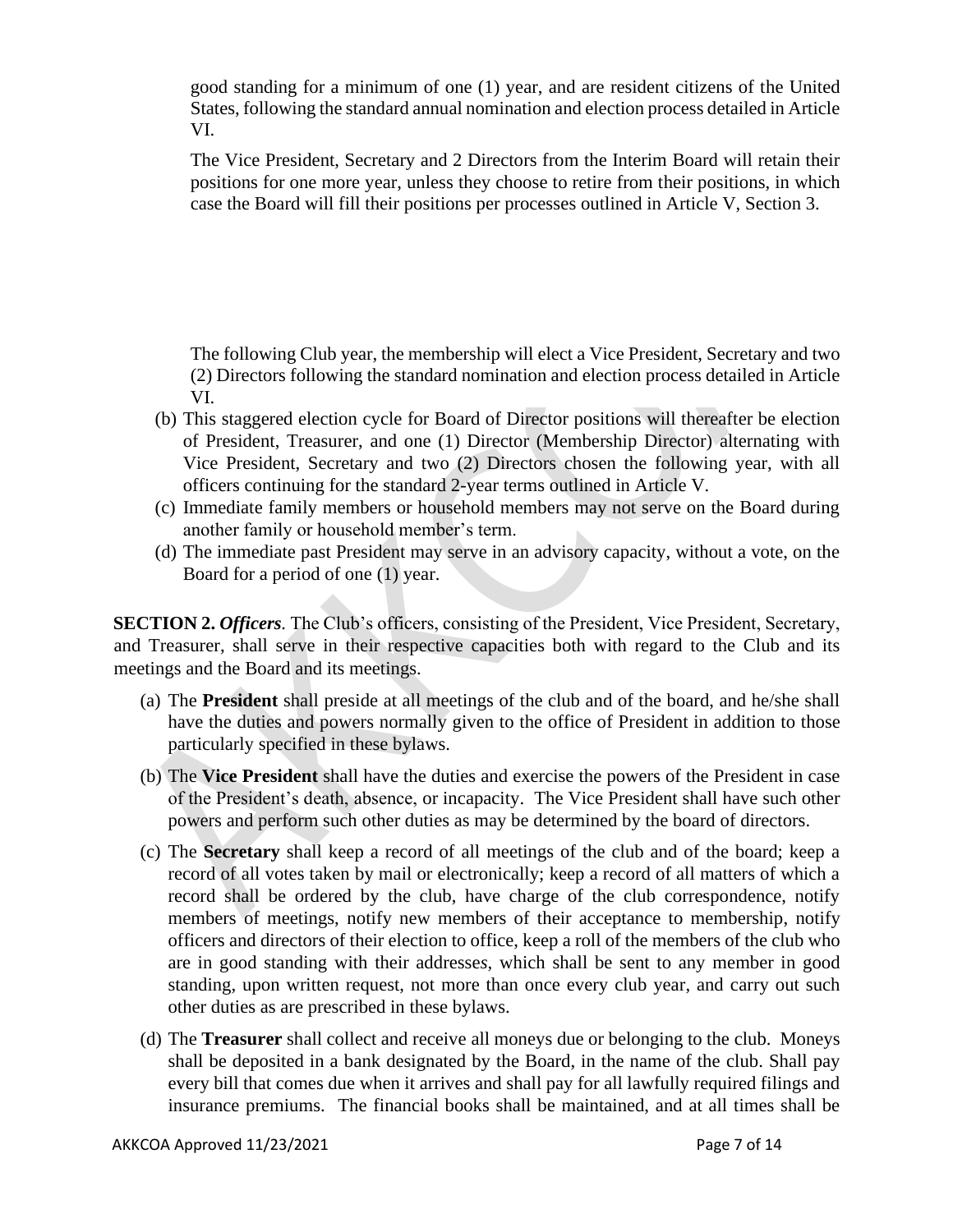open to inspection by the Board and a report shall be prepared and given at every meeting on the condition of the club's finances and every item of receipt or payment not before reported. At the annual meeting, an accounting shall be rendered of all moneys received and expended during the previous fiscal year. Send out renewal notices to the membership in November. The Club shall be insured in such amount and through a type of policy as the Board shall determine which will cover the actions of the Treasurer.

(e) *Directors*: The board shall have three (3) Director positions to serve in their respective capacities both with regard to the Club and its meetings and the Board and its meetings. Each Director shall be responsible for certain areas as determined by the board of directors and carry out such other duties as are prescribed in these bylaws and by the Board.

**[AKC Delegate:** When an AKC Member Club - Among other duties, the Delegate shall attend the quarterly meetings of the American Kennel Club, and he/she shall represent the Club in accordance with the instructions of the Board of Directors. The Delegate shall report to the Board all actions and matters discussed at AKC's Quarterly Delegate Meetings. The AKC Delegate shall be appointed by the board of directors, serving a 3-year term, and shall serve as a non-voting member of the board, unless the AKC delegate is also a duly elected voting board member. The Delegate shall not be limited in the number of terms that he/she may serve.]

**SECTION 3.** *Vacancies.* Any vacancies occurring on the Board of Directors or among the officers during the year shall be filled for the remainder of the position's term by a majority vote of the remaining Board. However, a vacancy in the office of President shall automatically be filled by the Vice President for the remainder of the term, and the resulting vacancy in the office of Vice President shall be filled by a majority vote of the Board.

**SECTION 4. Removal From Office:** Should any officer or director fail to participate, without just cause, in three actions requiring a vote, that person may be removed from office by a  $2/3$ majority of vote of the Board and in accordance with state law of the state in which the club is incorporated. Action is defined as: 1) attendance at a scheduled Board meeting, or 2) responding to a mailing from the Secretary of motion(s) requiring a vote.

## **ARTICLE VI**

#### **The Club's Financial/Fiscal Year, Voting, Nominations, Elections, Official Year**

**SECTION 1.** *Financial/Fiscal Year*. The Club's Financial/Fiscal year shall begin on the 1st day of January and end on the last day of December.

**SECTION 2.** *Voting*. Each voting member in good standing whose dues are paid for the Financial/Fiscal year shall be entitled to one vote at any Club meeting or special Club meeting at which the member is present.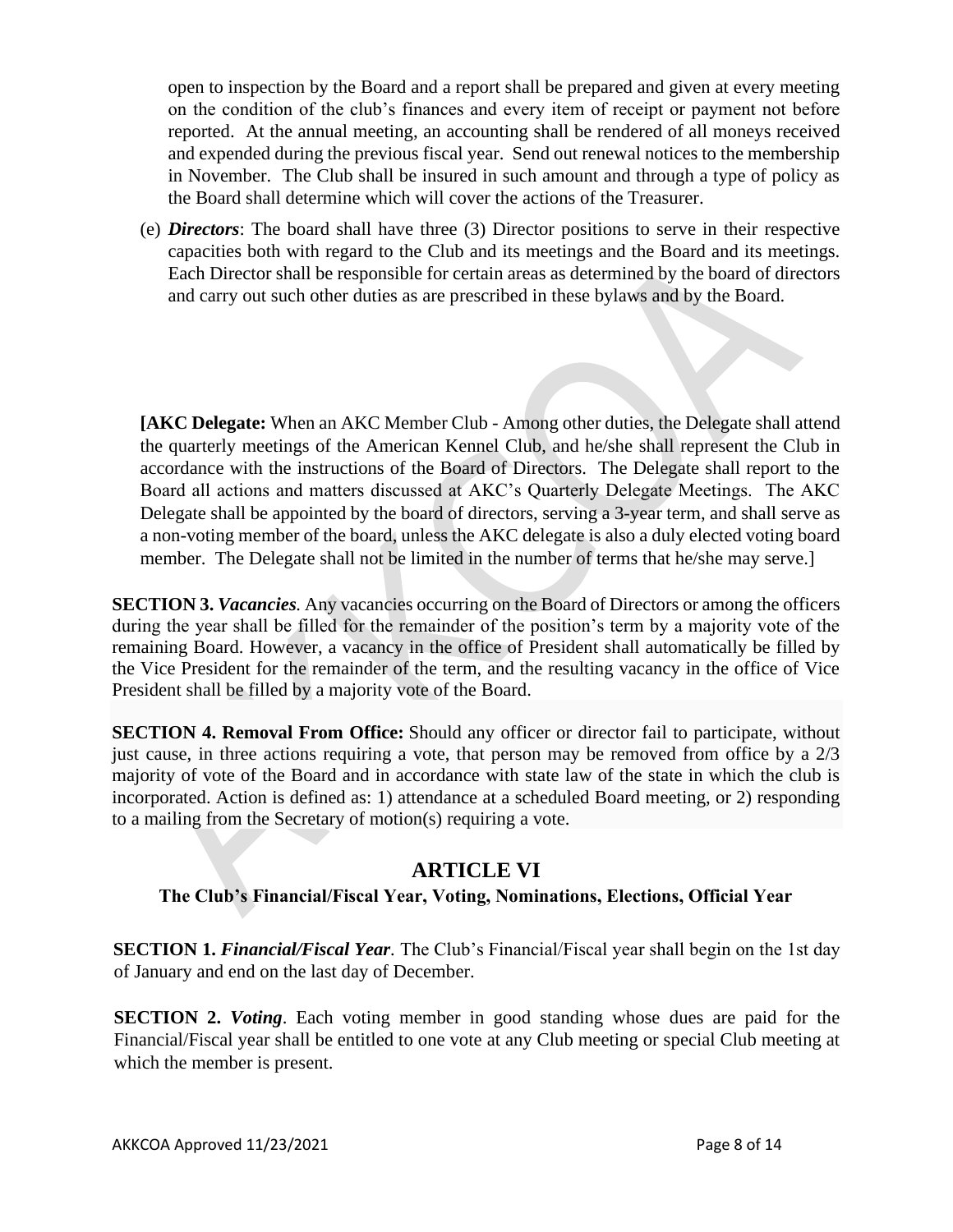At the annual meeting or at a special meeting of the Club, voting shall be limited to those voting members in good standing who are present at the meeting, except for the annual election of officers, directors, and amendments to the constitution and bylaws, and amendments to the standard for the breed, which shall be decided by secret ballot conducted in any manner provided for by the laws of the state in which the club is incorporated- written ballot cast by mail or by electronic balloting by an independent firm in accordance with State Law and AKC policy. Voting by proxy shall not be permitted. The board of directors may decide to submit other specific questions for decision of the members.

**SECTION 3.** *Nominations and Ballots.* No person may be a candidate in a club election who has not been nominated in accordance with these bylaws. A Nominating Committee shall be chosen by the board of directors before  $\underline{July 15<sup>th</sup>}.$  The committee shall consist of three members from different areas of the United States, and two alternates, all members in good standing and resident citizens of the United States, no more than one of whom may be a member of the current board of directors. The board shall name a chair for the committee, and it shall be such person's duties to

call a committee meeting, which shall be held on or before July 22nd. The Nominating Committee may conduct its business by mail or email.

- (a) The Nominating Committee shall nominate from among the eligible members of the club, one candidate for each open position on the board of directors and shall procure the acceptance of each nominee so chosen. With the exception of the first board of director election in Article V, Section 1 (a), all suggested nominees must have been a voting member in good standing for at least two (2) years to be eligible for a position on the Board. The committee should consider geographical representation of the membership to the extent that it is practicable to do so, along with their qualifications and experience. The nominating committee shall then submit its slate of candidates, along with their qualifications, to the Secretary by August  $15<sup>th</sup>$ . The Secretary shall email or mail the list, including the full name of each candidate, the name of the state in which he/she resides, and their qualifications to each member of the club on or before September 1st, so that additional nominations may be made by the members if they so desire.
- (b) Additional nominations of eligible members may be made by written petition addressed to the Secretary and postmarked on or before October 1st, signed by five (5) members and accompanied with the nominee's qualifications and experience, and with the written acceptance of each such additional nominee signifying his/her willingness to be a candidate. No person shall be a candidate for more than one position, [with the exception of the AKC Delegate who may or may not be a member of the Board]. If the Secretary is an opposed candidate in the election and the board does not utilize an independent professional firm, the board shall designate another officer or director who is not a candidate in the election to send the final slate to the membership, and to receive ballots for tabulation applicable to subsections "3c", "3d" and "3e".
- (c) If one or more valid additional nominations are received or postmarked on or before October 1st, the Secretary (or an independent professional firm designated by the board)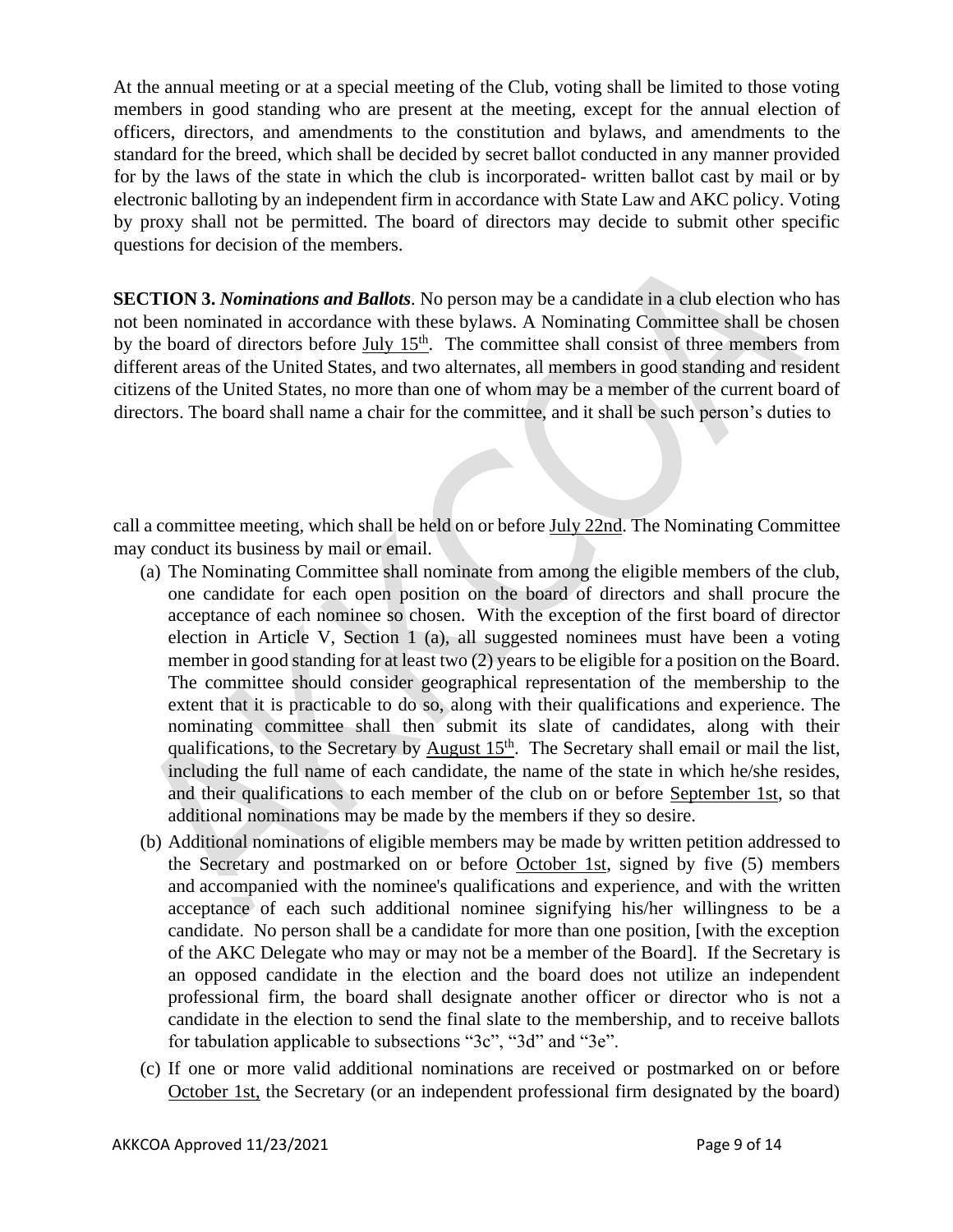shall, on or before October 15th email or mail to each voting member in good standing, a ballot listing all of the nominees for each position in alphabetical order, with the names of the states in which they reside, and their qualifications and experience, together with a blank envelope and a return envelope addressed to the Secretary (or designated professional firm) marked "Ballot" and bearing the name of the member to whom it was sent. So that the ballots may remain secret, each voter, after marking their ballot, shall seal it in the blank envelope, which in turn shall be placed in the second envelope and return it in accordance with the directions provided addressed to the Secretary (or designated professional firm).

All voting members in good standing who have provided a written authorization for electronic balloting and communication shall vote using electronic balloting in any manner prescribed by the laws of the state in which the club is incorporated and AKC Electronic Balloting for AKC Parent Clubs policies. The Secretary shall ensure that the electronic balloting process provides each member voting electronically with the same information provided to members voting on paper ballots.

The inspectors of election (or designated professional firm) shall check the ballot returns against the list of voting members whose dues are paid for the current year prior to opening the outer envelopes, removing the blank envelopes, and shall certify the eligibility of the

voters as well as the results of the voting. In the event of votes being cast by electronic balloting, the inspectors of election (or designated professional firm) shall certify the eligibility of the voters as well as the results of the voting.

The inspectors of election (or designated professional firm) shall combine the results of the paper balloting and all electronic balloting, and the results of the election shall be sent to the Secretary on or before December 1<sup>st</sup>. The Secretary shall announce the results of the election to the membership in any manner prescribed by the laws of the state in which the club is incorporated.

- (d) Nominations cannot be made at the annual meeting or in any manner other than as provided above.
- (e) Ballots must be received by the inspectors of election (or independent professional firm designated by the board) no later than November 15th. Ballots received after November 15th will not be counted.

**SECTION 4. Annual Election**. The nominated candidate receiving the greatest number of votes for each office shall be declared elected. If no valid additional nominations are received or postmarked on or before October 1st, the Nominating Committee's slate shall be declared elected and no balloting will be required. Any uncontested position should be automatically elected. If any nominee is unable to serve for any reason, such nominee shall not be elected and the vacancy so created shall be filled by the new board of directors in the manner provided by Article V, Section 3.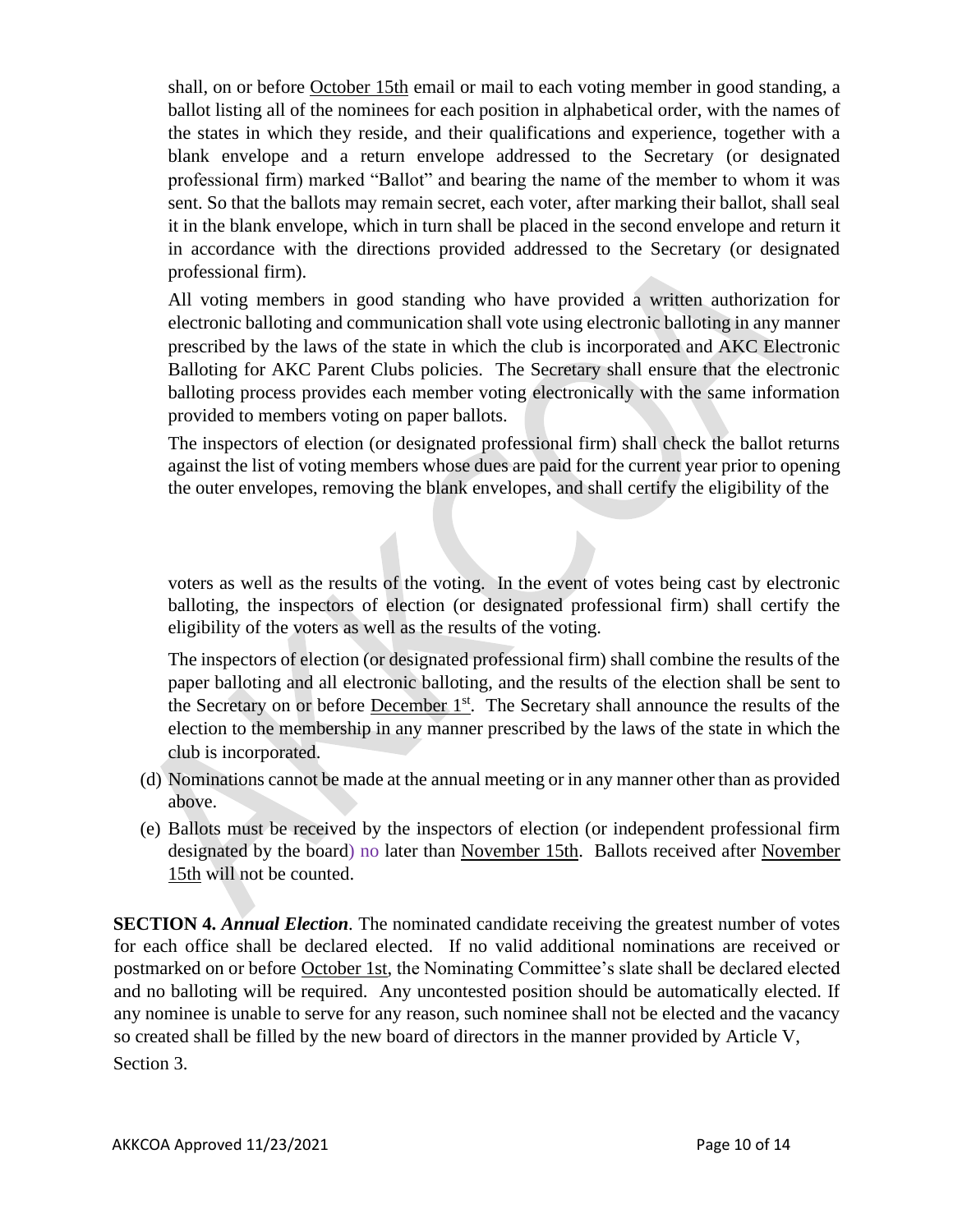The election of officers and directors shall be conducted by secret ballot in any manner provided for by the laws of the state in which the club is incorporated. Ballots to be valid must be received by the Secretary (or independent professional firm designated by the board) by November 15<sup>th</sup>. Ballots shall be counted by three inspectors of election who are members in good standing and neither members of the current board nor candidates on the ballot and who shall be chosen in advance by the board; or by an independent professional firm designated by the board to send, receive, and count the ballots.

The elected officers and directors shall take office on the first day of January following the election and each retiring officer shall turn over to his/her successor in office all properties and records relating to that office within 30 days after the election.

**SECTION 5.** *Club Year.* The Club's official year shall begin on the 1st day of January and end on the last day of December Each retiring officer shall turn over to his/her successor in office all properties and records relating to that office within 30 days after the results of the election are known.

## **ARTICLE VII Committees**

**SECTION 1.** The board may each year appoint standing committees to advance the work of the club in such matters as dog shows, obedience trials, agility trials, trophies, annual prizes, membership, breed health, and other fields which may well be served by committees. Such committees shall always be subject to the final authority of the board. The board of directors can

accept, in whole or in part, any committee recommendation. Special committees may also be appointed by the board to aid it on particular projects.

**SECTION 2.** Any committee appointment may be terminated by a majority vote of the full membership of the board upon written notice to the appointee; and the board may appoint successors to those persons whose services have been terminated.

## **ARTICLE VIII**

#### **Discipline**

**SECTION 1.** *American Kennel Club Suspension*. Any member who is suspended from any of the privileges of The American Kennel Club, shall be suspended from the privileges of this club for a like period.

#### **SECTION 2.** *Charges.*

a) Any member may prefer charges against another member for alleged misconduct prejudicial to the best interests of the club or the breed. Written charges with specifications must be filed in duplicate with the Secretary together with a deposit of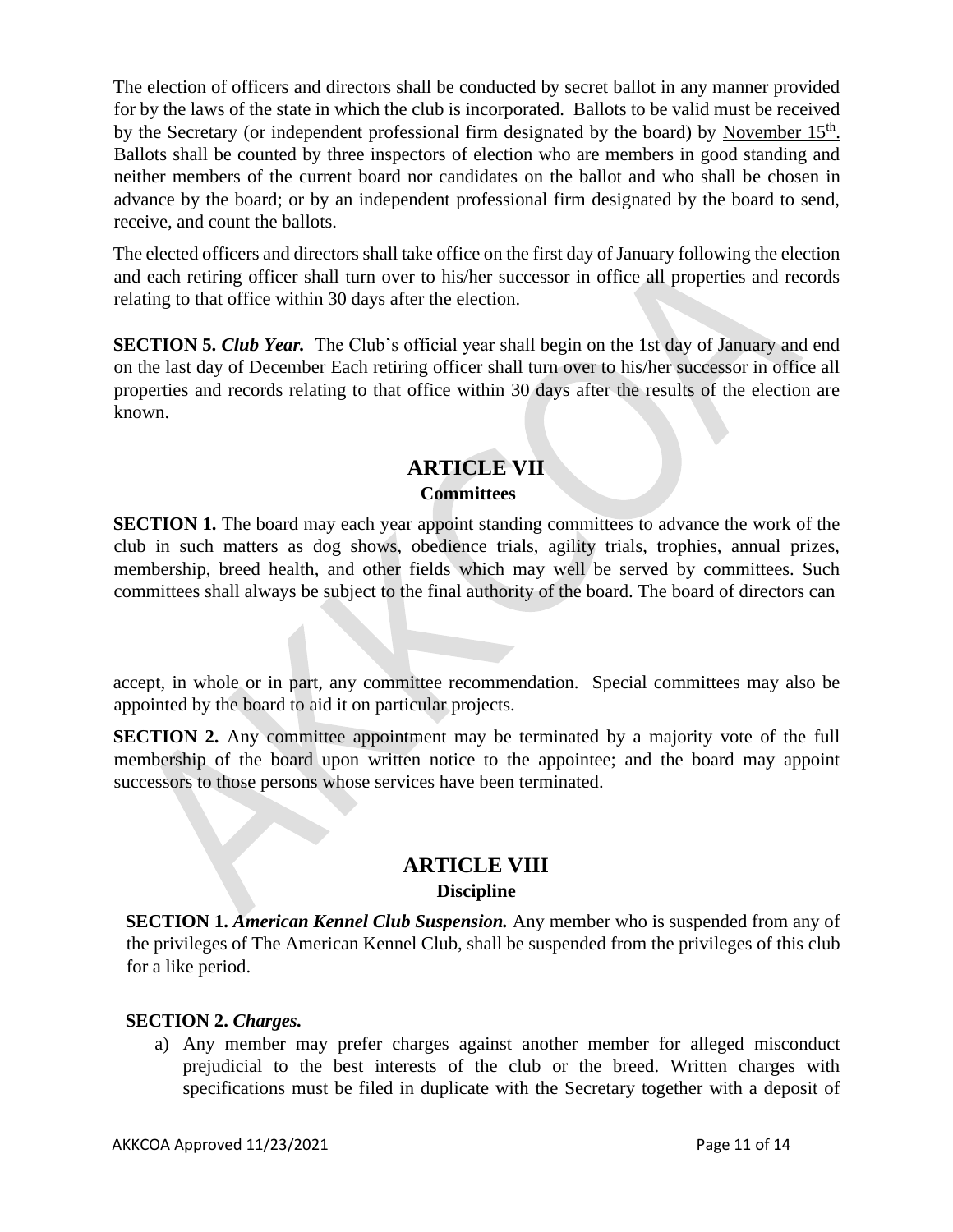\$50.00, which shall be forfeited if such charges are not entertained by the Board or a Board appointed committee, or sustained by the Board, or a Board appointed committee following a hearing.

- b) The Secretary shall promptly send a copy of the charges to each member of the board or present them at a board meeting, and the board shall first consider whether the actions alleged in the charges, if proven, might constitute conduct prejudicial to the best interests of the club or the breed.
- c) If the board considers that the charges do not allege conduct which would be prejudicial to the best interests of the club or the breed, it may refuse to entertain jurisdiction.If the board entertains jurisdiction of the charges, it shall fix a date of a hearing not less than three (3) weeks nor more than six (6) weeks thereafter by not less than three (3) members of the board or board committee. The Secretary shall promptly send one copy of the charges to the accused member by certified mail return receipt requested, or other form of receipted or acknowledged delivery together with a notice of the hearing and an assurance that the defendant may personally appear in his/her own defense and bring witnesses if he/she wishes.
- d) Disciplinary hearings may be held via telephone conference or video conference provided there is a bylaw provision which enables the board to transact business by telephone conference or video conference, or by any other method permitted by the laws of the state in which the club is incorporated.
- e) A member who resigns while charges have been preferred against him/her or allows his/her membership to lapse during the fiscal year in which the charges were sustained may not apply for membership for a minimum period of two (2) years from the time of resignation or lapse or the end of any suspension, after which time, he/she must apply in accordance with Article II, Section 3 of these bylaws.

**SECTION 3.** *Board Hearing*. If the Board has a hearing, the Board or a committee appointed by the Board may hear the charges.The Board or Board appointed committee shall have complete authority to decide whether counsel may attend the hearing, but both complainant and defendant shall be treated uniformly in that regard. Should the charges be sustained after hearing all the evidence and testimony presented by complainant and defendant, the Board or Board appointed committee may by a majority vote of those present reprimand *(a written reprimand directed exclusively to the member may be somewhat detailed but an official (published) reprimand should only indicate that subsequent to a board hearing "…member (X) was officially reprimanded as a result of charges filed by member (Y).")* or suspend the defendant from all privileges of the club for not more than six months from the date of the hearing, or until the next annual meeting if that will occur after six months. And, if it deems that punishment insufficient, it may also recommend to the membership that the penalty be expulsion. Immediately after the Board or Board's appointed committee has reached a decision, its findings shall be put in written form and filed with the Secretary.The Secretary, in turn, shall notify each of the parties of the decision and penalty, if any.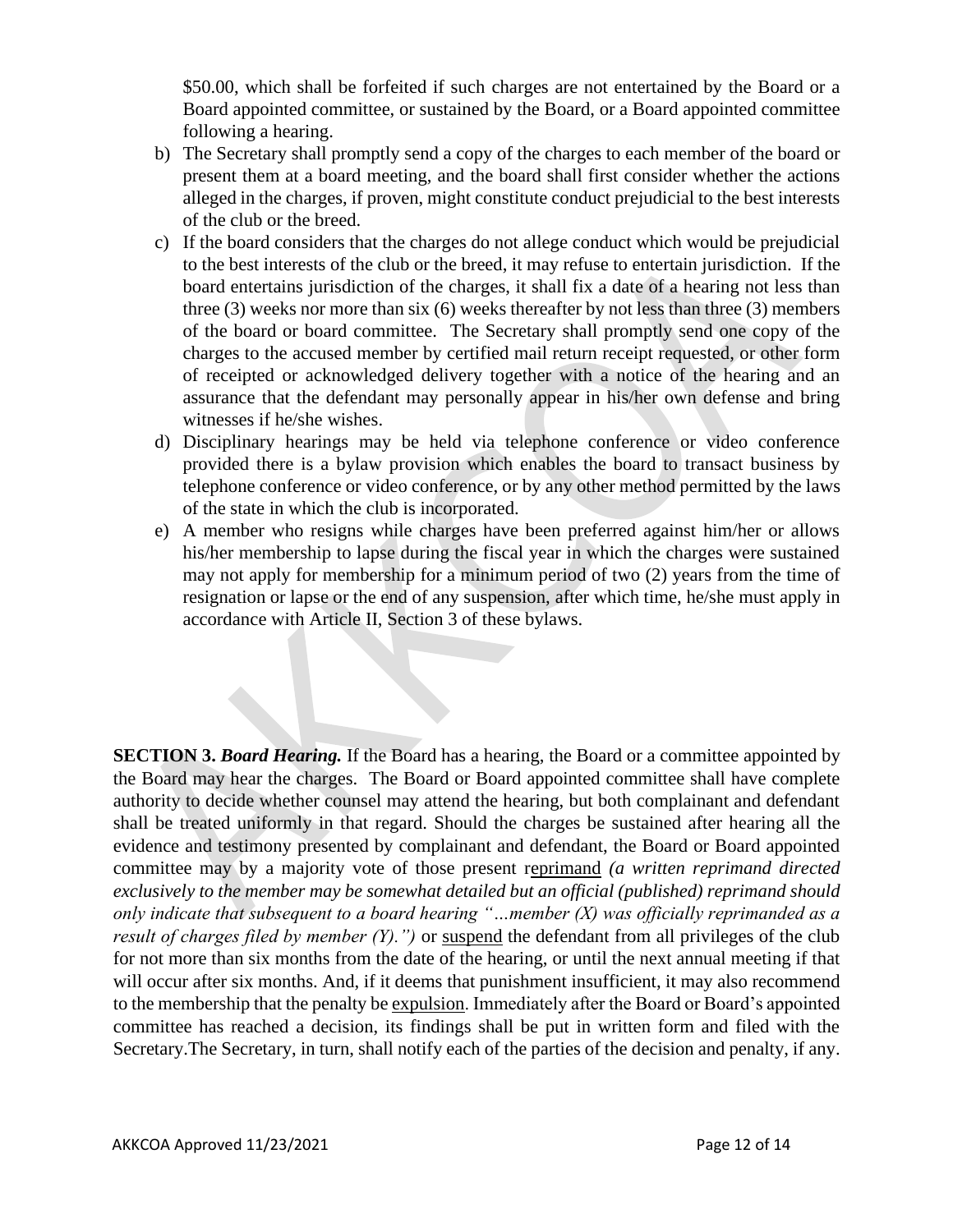**SECTION 4.** *Expulsion*. The members shall vote by secret ballot on the proposed expulsion. A 2/3 vote of those present and voting at the meeting shall be necessary for expulsion. If expulsion is not so voted, the Board's suspension shall stand.

## **ARTICLE IX Amendments**

**SECTION 1.** *Amendments*. Amendments to the constitution and bylaws (and breed standard) may be proposed by the board of directors or by written petition addressed to the Secretary signed by twenty (20) percent of the voting membership in good standing.

- (a) Amendments to the bylaws proposed by such petition shall be promptly considered by the board of directors and must be submitted to the members with recommendations of the board by the Secretary for a vote within three (3) months of the date when the petition was received by the Secretary.
- (b) Proposed amendments to the standard for the Alaskan Klee Kai must be submitted to the members with recommendations of the board by the Secretary for a vote following the procedures established by the AKC Board of Directors.

**SECTION 2.** *Constitution and Bylaws*. The constitution and bylaws may be amended at any time (or the standard for the breed in accordance with AKC policies), provided a copy of the proposed amendment has been sent by the Secretary to each member in good standing on the date of mailing, accompanied by a ballot on which a choice for or against the action to be taken shall be indicated. Dual-envelope and balloting procedures described in Article VI, Section 3(c) shall be followed in handling such ballots, to assure secrecy of the vote. Notice with such ballot shall specify a date not less than 30 days after the date postmarked, by which date the ballots must be returned to the Secretary to be counted. The favorable vote of 2/3 of the members in good standing who return valid ballots within the time limit shall be required to affect any such amendment.

**[SECTION 3.** *AKC Approval.* No amendment to the constitution and bylaws or to the standard of the breed that is adopted by the club shall take effect until it has been approved by the Board of Directors of The American Kennel Club.]

## **ARTICLE X Dissolution**

**SECTION 1.** The club may be dissolved at any time by the written consent of not less than 2⁄3 of the members in good standing. In the event of the dissolution of the club, other than for purposes of reorganization, whether voluntary or involuntary or by operation of law, none of the property of the club nor any proceeds thereof nor any assets of the club shall be distributed to any members of the club, but after payment of the debts of the club, its property and assets shall be given to a charitable organization for the benefit of dogs selected by the board of directors.